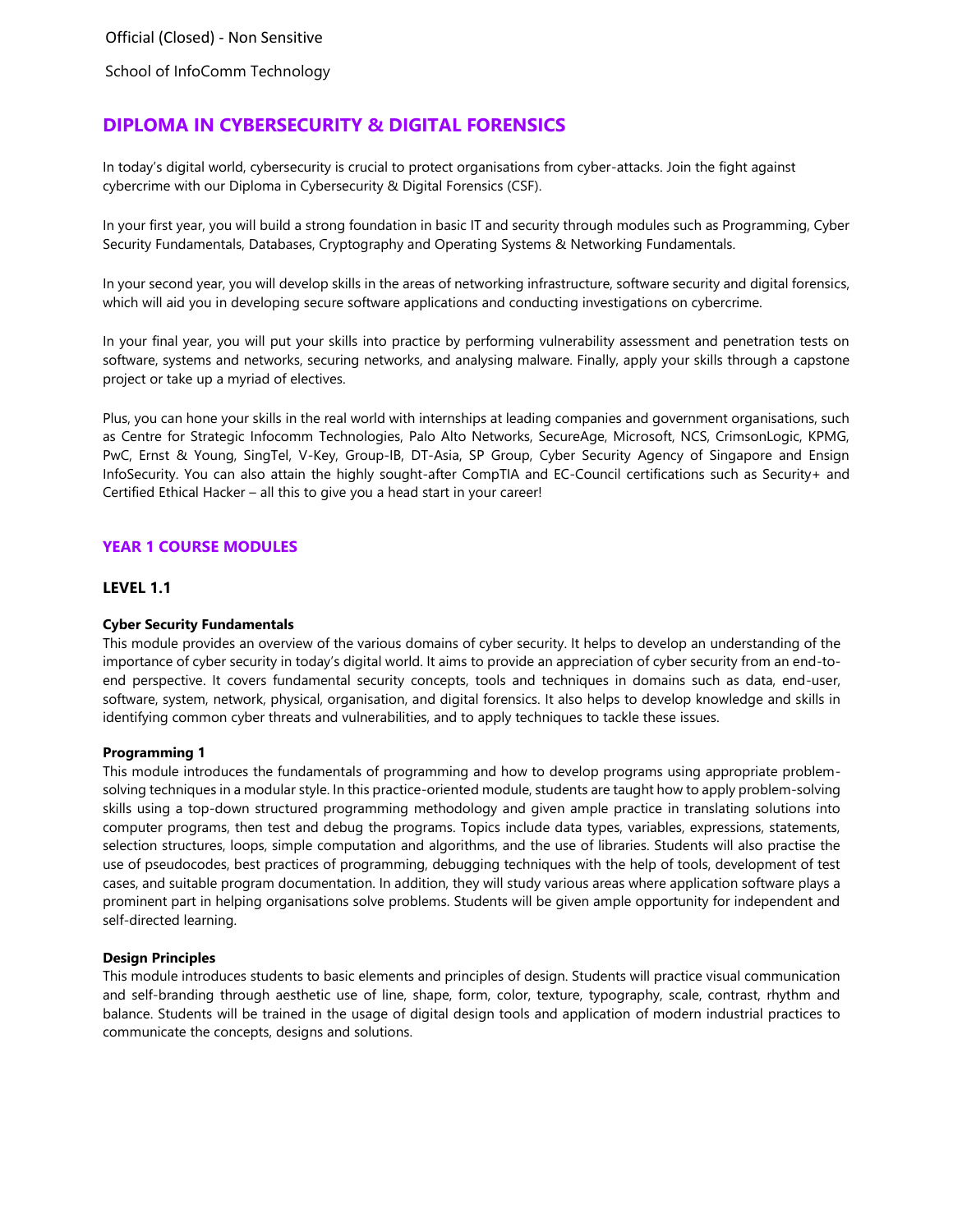# School of InfoComm Technology

#### **Data Science Fundamentals**

This module provides an overview of Data Science, its importance in the world of data and how it affects the competitiveness of organisations. Learners will learn about the different areas within Data Science and the core pillars essential to practise in the area. Students will also be introduced to Design Thinking. Indicative topics include Introduction to Data Science, Big Data and Analytical Design Thinking.

### **Computing Mathematics**

This module introduces the basic concepts of relations and functions, matrices, statistical methods and relevant applications. The main emphasis is to develop students' ability in solving quantitative problems in computing mathematics, probability and statistics.

### **Fundamentals for IT Professionals 1**

This module provides a broad introduction to the field of ICT by exploring the roles, professional practice, ethical expectations and career development paths of IT professionals. Through a guided inculcation of interpersonal and teamwork skills with strong team bonding spirit, the module aims to deepen students' commitment to the sector that the course prepares them for. In addition, students will be required to begin charting their career path in the ICT industry by considering crucial aspects such as personal preferences and aptitude, job roles and responsibilities, skills needed and further education.

# **LEVEL 1.2**

### **Cryptography**

This module covers the essential concepts of Cryptography, including Public Key Infrastructure (PKI), Digital Signature and Certificate, and the various encryption/decryption algorithms. Students will understand how Symmetric and Asymmetric (Public-Key) cryptographic techniques are used to support different security implementations, and the encryption/decryption algorithms used in these techniques. The role of the Certificate Authority, how the digital certificates are generated, managed and distributed will also be covered in detail.

#### **Databases**

Today's business organisations depend on information systems in virtually all aspects of their businesses. Corporate databases are set up to hold the voluminous business transactions generated by these information systems. This module introduces students to the underlying concepts of database systems and how to model and design database systems that reflect business requirements. Students will be taught how to analyse data needs, model the relationships amongst the data entities, apply the normalisation process to relations and create the physical database. Skills taught include data modelling technique, transformation of data model to relations, normalisation technique and SQL (Structured Query Language).

#### **Front End Development**

This module teaches skills such as HTML, CSS and JavaScript, required to develop responsive websites and web applications. The skills acquired will help students to better understand client-side web application attacks, a prelude to developing secure web applications and web application pen testing, which are covered in the subsequent modules in this course.

#### **Operating Systems & Networking Fundamentals**

This module focuses on the fundamentals and principles of Operating Systems. It explains what general operating systems are and what they do. The module teaches concepts that are applicable to a variety of operating systems such as Windows and Linux. Students will learn about the different number and character representation methods such as binary, hexadecimal and ASCII. Concepts including processes, physical and virtual memory, files and directories, file systems, shell and OS commands will be covered.

The module also covers the terminology and technologies in current networking environments and provides a general overview of the field of networking as a basis for subsequent related modules in the course. Topics related to types of networks, network topologies, network technologies and layered protocol architecture will be taught. In addition, the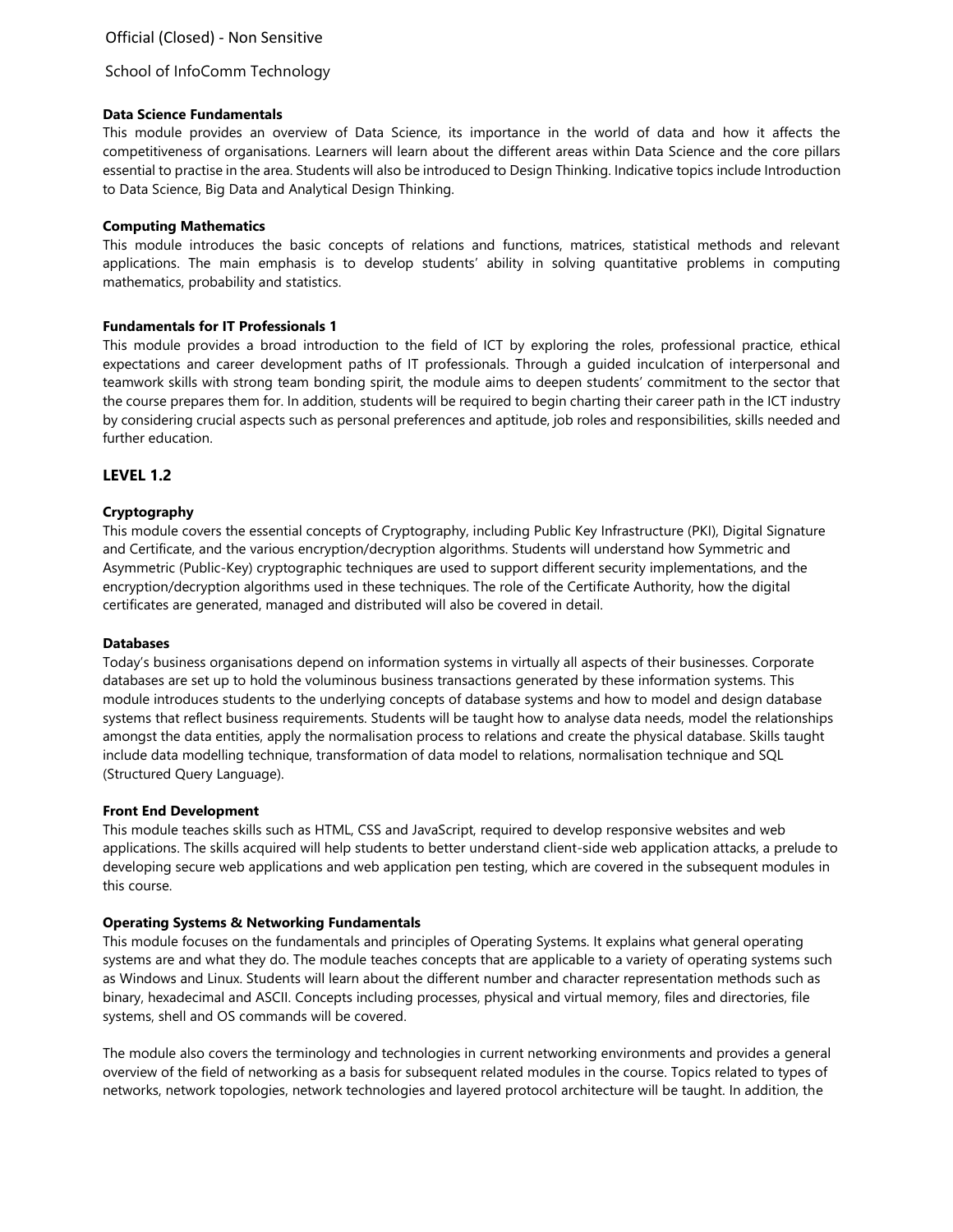# School of InfoComm Technology

students will also learn about the OSI model as a reference model to understand data networks and commonly used network systems such as Ethernet. The topic of TCP/IP, which forms most of the network architecture will be discussed in detail. An overview of internetworking will also be presented to allow the students to have a global picture of how local area networks and wide area networks are interconnected in the real world.

#### **Programming 2**

This module builds upon the knowledge and skills acquired in Programming 1 (PRG1). It aims to provide opportunities for the students to develop medium-scale applications based on the Object-Oriented (OO) approach. A suitable objectoriented high-level programming language will be used for students to continuously apply their problem-solving skills. The main concepts of OO and the implementation of applications using the OO approach will be taught in this module. The module may also cover the concepts of Abstract Data Types (ADTs) and the implementation of some selected ADTs using the OO approach.

Suitable sorting and search algorithms and the use of Application Protocol Interface (API) will be introduced when required. Other key topics include the introduction of system design concepts such as the class diagram. Software robustness and correctness, and good programming practices will be emphasised throughout the module. Independent and self-directed learning will also be encouraged.

| <b>Module Name</b>                          | <b>Credit Units</b> |
|---------------------------------------------|---------------------|
| Level 1.1 (21 hours per week)               |                     |
| <b>Cyber Security Fundamentals</b>          | $\overline{2}$      |
| Programming 1                               | 5                   |
| Design Principles                           | $\mathfrak{p}$      |
| Data Science Fundamentals                   | $\overline{2}$      |
| <b>Computing Mathematics</b>                | 4                   |
| <b>Fundamentals for IT Professionals 1</b>  | $\mathfrak{p}$      |
| Health & Wellness^                          | 1                   |
| Innovation Made Possible^                   | 3                   |
| English Language Express*                   | NA                  |
| Level 1.2 (21 hours per week)               |                     |
| Cryptography                                | 4                   |
| Databases                                   | 4                   |
| Front End Development                       | $\mathcal{P}$       |
| Operating Systems & Networking Fundamentals | 4                   |
| Programming 2                               | 4                   |
| Communication Essentials^                   | 3                   |

# **YEAR 1 COURSE CURRICULUM**

#### **Notes:**

^ For more details on Interdisciplinary Studies (IS) electives, please log on to [www.np.edu.sg/is](http://www.np.edu.sg/is)

\* For selected students only

#### **IS Modules**

The School of Interdisciplinary Studies (IS) delivers a broad-based curriculum, which nurtures a new generation of professionals with multidisciplinary skills and an innovative and entrepreneurial spirit to meet the challenges of a knowledge economy. IS offers both prescribed modules and electives to challenge boundaries. Prescribed modules develop students' competencies in core areas such as Communication, Innovation and Enterprise, Culture and Communication, and Personal Mastery and Development, while elective modules provide insights into Arts and Humanities, Business, Design, and Science and Technology.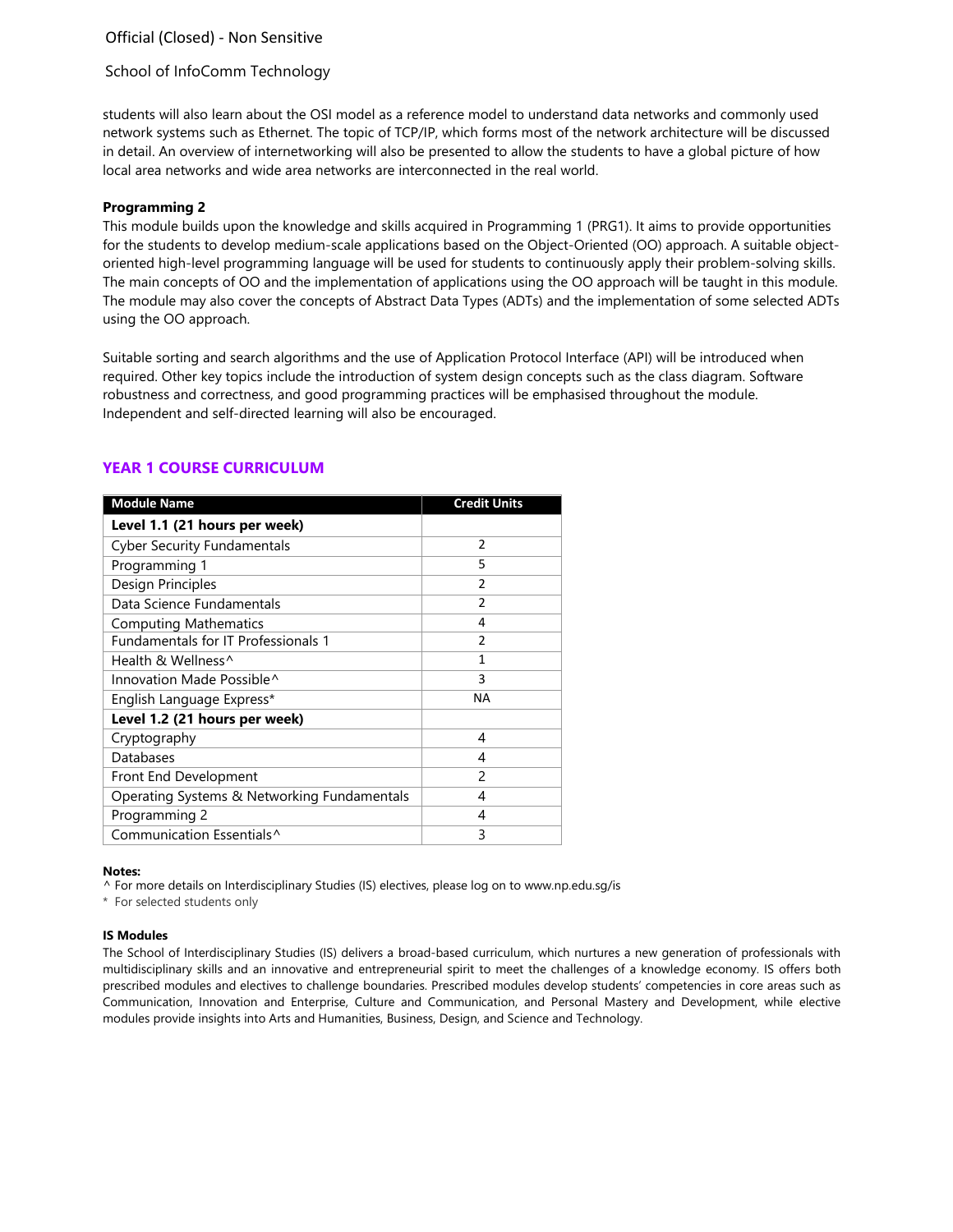# Official (Closed) - Non Sensitive Official (Closed) - Non Sensitive

School of InfoComm Technology

# **YEAR 2 COURSE MODULES**

**LEVEL 2.1**

**Electives Module 1#**

## **Electives Module 2#**

#### **Networking Infrastructure**

This module covers basic Local Area Network (LAN) and Wide Area Network (WAN) infrastructures including physical cabling systems used for an enterprise network, and how hardware platforms such as switches, routers and servers are deployed in typical networks. The module also introduces students to major networking protocols such as Ethernet, RIP, PPP, OSPF and HDLC, network operating systems and applications that run on LANs/WANs. Students will learn to configure switches and routers and will be taught the techniques to configure and troubleshoot LANs and WANs.

#### **Secure Software Development**

This module provides students with the knowledge of the secure software development lifecycle. It trains students to incorporate security throughout the entire process of software development. With the knowledge gained from this module, students will be able to design, code, test and deploy software with a security mindset. The module begins with training students on how to identify, gather and record security requirements for a software. Students will learn about secure software design, and various security frameworks, considerations and methodologies. They will understand how software vulnerabilities can be exploited and how they can address these risks. Students will also be trained in writing secure code that is resilient to critical web application attacks, as well as in secure software testing and how to securely deploy software.

# **LEVEL 2.2**

### **Digital Forensics**

This module gives an insight into the process of forensics investigation. It covers the various types of computer related crimes, techniques of gathering electronic evidence, and the recovery of deleted, damaged or encrypted data. Students will also make use of advanced forensic tools to perform forensic investigation. Besides the tools and techniques of investigation, students will be taught sound forensic investigation methodology and the proper handling of evidence. The module will also cover aspects of law and policies applicable to digital forensics.

#### **Malware Analysis Tools and Techniques**

This module teaches a repeatable malware analysis methodology, which includes static analysis, code analysis, and behavioural analysis. Students are taught how to write a malware analysis report on a target malware. They will be able to determine the malware's indicators of compromise needed to perform incident response triage. This module trains students to efficiently use network and system monitoring tools to examine how malware interacts with the file system, registry, network and other processes in an OS environment. Students will also be trained to decrypt and analyse malicious script components of web pages, identify and examine the behaviour of malicious documents, and apply memory forensics techniques to analyse complex malware and rootkit infections.

#### **Server & Cloud Security**

This module aims to teach students the concepts and knowledge related to securing web servers and cloud models. It covers topics such as how a web server is installed and optimised securely, the various methods of attacking web servers and the appropriate countermeasures. The specific tools used to test for vulnerabilities in web servers, their applications and databases will also be covered. Cloud security topics will cover introduction to the various delivery models of cloud computing ranging from Software as a Service (SaaS) to Infrastructure as a Service (IaaS). Each of these delivery models presents an entirely separate set of security conditions to consider. An overview of security issues within each of these models will be covered with in-depth discussions of risks to consider.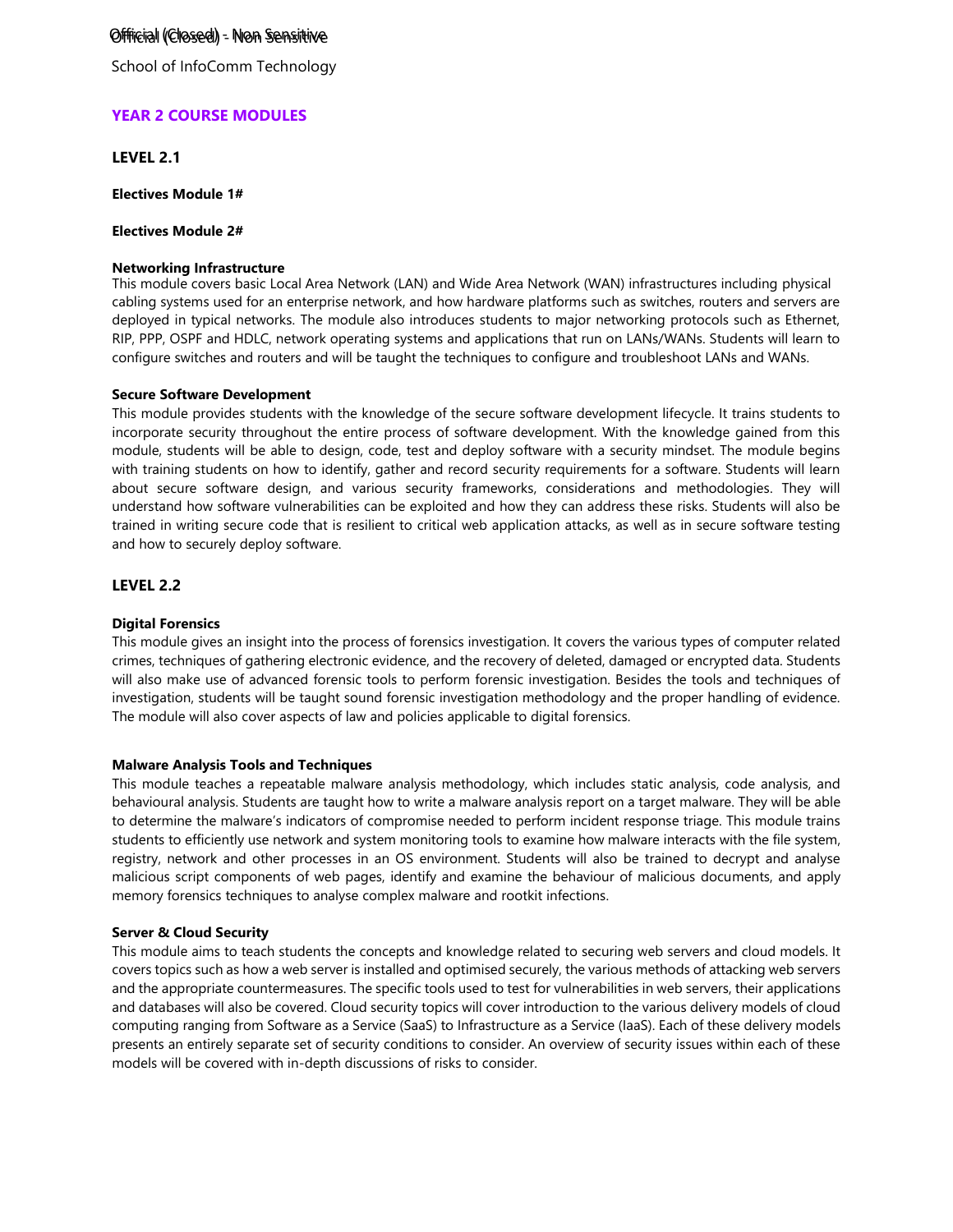# Official (Closed) - Non Sensitive Official (Closed) - Non Sensitive

# School of InfoComm Technology

# **Web Application Pen-Testing**

This module provides a thorough understanding of major web application vulnerabilities and their potential impact on people and organisations. The module teaches a repeatable web pen-testing methodology, which includes reconnaissance, mapping, discovery, and exploitation of web application vulnerabilities and flaws. Students are taught how to write a web application pen-test report. The module teaches students the pen-tester's perspective of web applications. It trains students to build a profile of the machines that host the target web application and come up with a map of the web application's pages and features. Students are also trained in web application attack tools and interception proxies that are used to discover and exploit key web application vulnerabilities**.**

# **Fundamentals for IT Professionals 2**

This module gives a course-based experience in which students can engage with the local community and industry. This includes participation in community service events or in Service-Learning projects that leverage students' discipline knowledge and skills to meet identified needs. Through iterative and guided reflection on the service experience, students gain a broader appreciation of their discipline and an enhanced sense of personal voice, empathy and civic responsibility. Industry talks and seminars are organised to keep students up-to-date with emerging trends and develop their interpersonal, team and networking skills with the community and industry.

# **YEAR 2 COURSE CURRICULUM**

| <b>Module Name</b>                     | <b>Credit Units</b> |
|----------------------------------------|---------------------|
| Level 2.1 (18 hours per week)          |                     |
| Elective Module 1#                     | 4                   |
| Elective Module 2#                     | 4                   |
| Networking Infrastructure              | 4                   |
| Secure Software Development            | 4                   |
| World Issues: A Singapore Perspective^ | 2                   |
| Level 2.2 (18 hours per week)          |                     |
| <b>Digital Forensics</b>               | 4                   |
| Malware Analysis Tools and Techniques  | 4                   |
| Server & Cloud Security                | 4                   |
| <b>Web Application Pen-Testing</b>     | 4                   |
| Fundamentals for IT Professionals 2    | 2                   |

#### **Notes:**

^ For more details on Interdisciplinary Studies (IS) electives, please log on to [www.np.edu.sg/is](http://www.np.edu.sg/is)

### **IS Modules**

The School of Interdisciplinary Studies (IS) delivers a broad-based curriculum, which nurtures a new generation of professionals with multidisciplinary skills and an innovative and entrepreneurial spirit to meet the challenges of a knowledge economy. IS offers both prescribed modules and electives to challenge boundaries. Prescribed modules develop students' competencies in core areas such as Communication, Innovation and Enterprise, Culture and Communication, and Personal Mastery and Development, while elective modules provide insights into Arts and Humanities, Business, Design, and Science and Technology. # Please refer to Year 3 for the elective modules' descriptions. The elective modules offered may change from year to year, depending on relevance and demand. They may also include modules available in other diplomas offered by the School.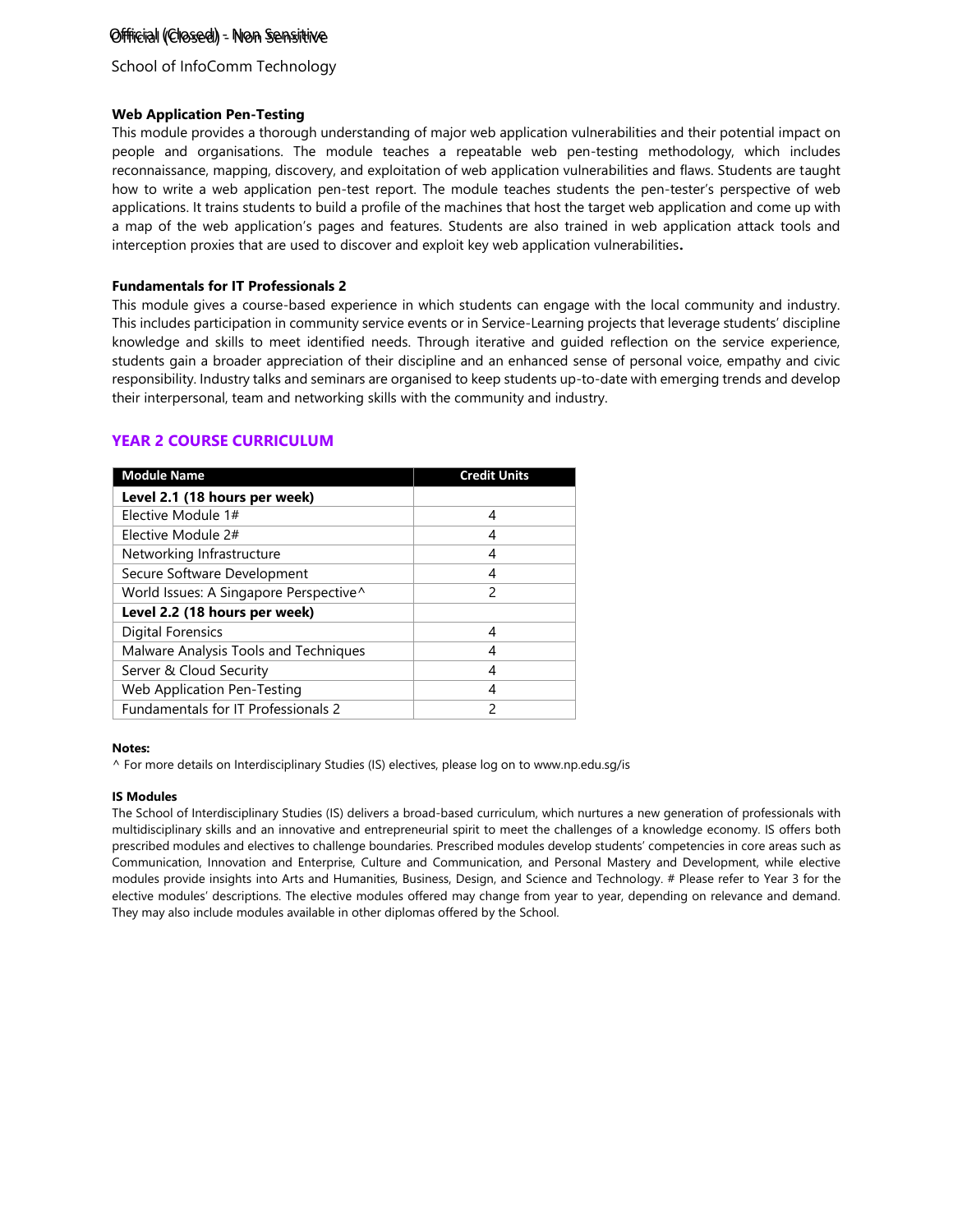School of InfoComm Technology

# **COURSE MODULES YEAR 3**

# **LEVEL 3.1**

## **Capstone Project or any two elective modules#**

In this module, students are required to complete a substantial project that is the culmination of their education in the School of InfoComm Technology. The project can be a real-world problem proposed by a client, or it can be proposed by students in pursuit of their personal interests.

# **Ethical Hacking**

This module aims to develop Penetration Testers for the information security industry. They will be taught to follow a process model to locate and establish targets, find vulnerabilities, and exploit the flaws to determine potential impact and business risk with the goal of helping the owner improve security practices. Students will learn the techniques hackers use to hack a system, and the steps to secure it. Students will have hands- on practice on actual pen-testing that involves reconnaissance to map out IT infrastructure, scanning vulnerable systems, and developing attack vectors to exploit loopholes in a system. Students will also be taught the necessary countermeasures to mitigate risks of exploitation through system hardening, intrusion detection and prevention**.**

# **Network Security**

This module provides in-depth knowledge of network security from a defensive view. It covers various types of firewall technologies, Virtual Private Networks (VPNs), and Intrusion Detection/Prevention Systems (IDS/IPS). Students will have a chance to configure and deploy state-of-the-art networking devices in a typical computer network. Students will be taught skills to identify the internal and external threats against a network and to propose appropriate security policies that will protect an organisation's information. Students will also learn how to implement successful security policies and firewall strategies.

# **Fundamentals for IT Professionals 3**

This module provides a stepping-stone for students in their IT career. They will gain insights into the infocomm industry and keep abreast of the latest skill sets required in their IT career path. They will also have the opportunity to be exposed to various institutes of higher learning to further hone their skill sets.

# **ELECTIVE MODULES**

### **Governance & Data Protection**

This module examines the relevant frameworks to ensure that information assets are protected within an organisation. It includes the processes and policies for administering and managing a company's IT systems that follow the compliance framework. Concepts on risk management process, risk analysis and mitigation will also be introduced. Students will learn to evaluate risks against the company's critical assets and deploy safeguards to mitigate them. Control frameworks such as PCI (Payment Card Industry), ISO 17799/27002, and COBIT will be covered.

### **Mobile Device Security & Forensics**

This module covers techniques and tools in the context of a forensic methodology to extract and utilise digital evidence on mobile devices. Students will learn how to use current forensic tools to preserve, acquire & examine data stored in a mobile device. The module covers basic SIM Card examination and cell phone forensics on multiple platforms such as iPhone, Android & Windows Mobile. The module takes a practice-oriented approach to performing forensics investigation on mobile phones. This module carries a co-requisite: Digital Forensics.

### **Network Forensics**

Network equipment, such as web proxies, firewalls, IDS, routers, and even switches, contain evidence that can make or break a case. This module provides students with the knowledge and skills to recover evidence from network-based devices. It will begin with an introduction of different network devices and the type of data that are useful from a forensic point of view. It then moves on to the most common and fundamental network protocols that the forensic investigators will likely face during an investigation. These include the Dynamic Host Configuration Protocol (DHCP), Network Time Protocol (NTP) and Microsoft Remote Procedure Call (RPC) protocol. The students will learn a variety of techniques and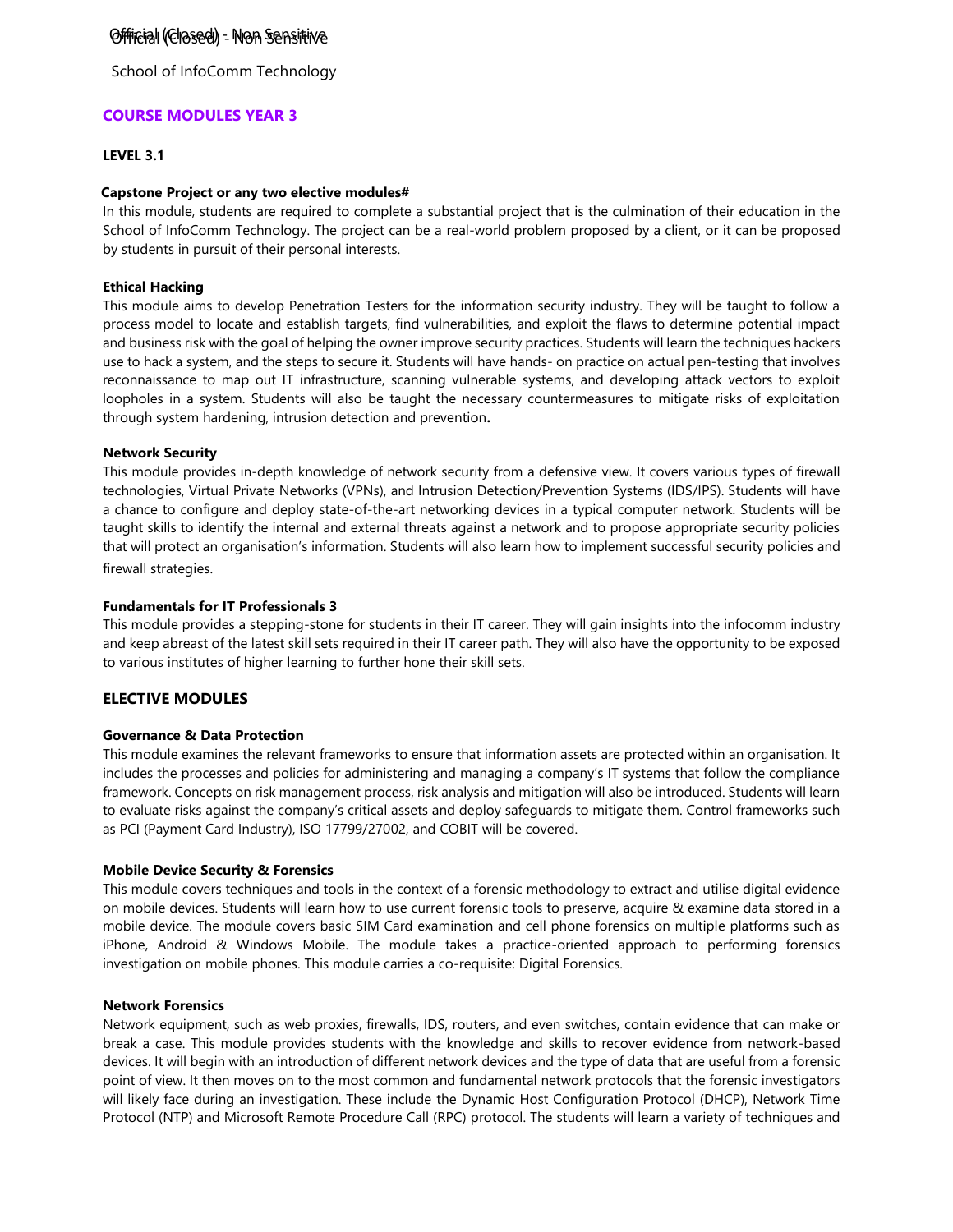# School of InfoComm Technology

tools to perform sniffing and log analysis on the network. Commercial and Open Source tools will be used to perform deep packet analysis while SIEM tools such as Splunk will be used to perform log analysis on network devices.

# **Data Structures & Algorithms**

This module aims to provide students with the knowledge and skills to analyse, design, implement, test and document programmes involving data structures. It teaches basic data structures and algorithms within the conceptual framework of abstract data types. The emphasis is on using the class feature of an Object-oriented language platform to give the concrete implementation of various abstract data types.

# **Deep Learning**

This module introduces the fundamentals of Deep Learning and its applications and provides students with essential context and background knowledge around Artificial Intelligence and its subset, Deep Learning. Students will learn about relevant models such as Neural Networks and experience the practical applications of these models in areas such as computer vision and natural-language processing. These models will be implemented using leading softwares and associated libraries.

# **Developing Cloud Applications**

This module covers the analysis of business and technical requirements of a cloud-based system, implementation of a cloud strategy with appropriate programming tools, deployment, and testing and debugging of the cloud application. Analysis of business requirements to determine how they can be mapped into a cloud environment is discussed in this module. The module extends its discussion to cloud computing design patterns, best practices, cloud migration issues and considerations. Students are exposed to a cloud computing platform such as Windows Azure to get extensive handson practice to build, migrate, host and scale web applications and services through the vendor's data centres.

### **Machine Learning**

This module introduces the fundamentals of Machine Learning (ML) and its applications. Students will be provided the essential context and background knowledge of Machine Learning. Students will gain exposure to both supervised and unsupervised learning models such as Linear & Logistic Regression, Decision Tree, K-means Clustering and more. Using leading software and associated libraries, learners will be able to implement and train Machine Learning models to address business challenges.

### **Mobile Applications Development**

This module focuses on the design and development of applications for mobile devices like hand phones, personal digital assistants (PDAs) and handheld computers. Due to the nature of these handheld devices, issues such as memory storage, user interface and data input methods require more careful consideration. At the end of this module, students will be able to develop applications that can run on mobile devices and interact wirelessly with server-side programmes.

### **Cloud Architecture & Technologies**

This module gives insight into the key concepts and technologies of cloud computing which include cloud characteristics, service models (SaaS, PaaS, and IaaS), deployment models (Public cloud, Private cloud, Community cloud, and Hybrid cloud), and the features of cloud computing technologies. It also covers the cloud computing architecture, emerging trends and issues such as clouds for mobile applications, cloud portability and interoperability, scalability, manageability, and service delivery in terms of design and implementation issues.

The module discusses the benefits and challenges of cloud computing, standards of cloud computing service delivery, and Service Level Agreement (SLAs) for cloud services. Hands-on activities are included to expose students to various cloud computing services offered by major cloud computing providers such as Amazon Web Services (AWS), Google App Engine (GAE), and Microsoft Windows Azure.